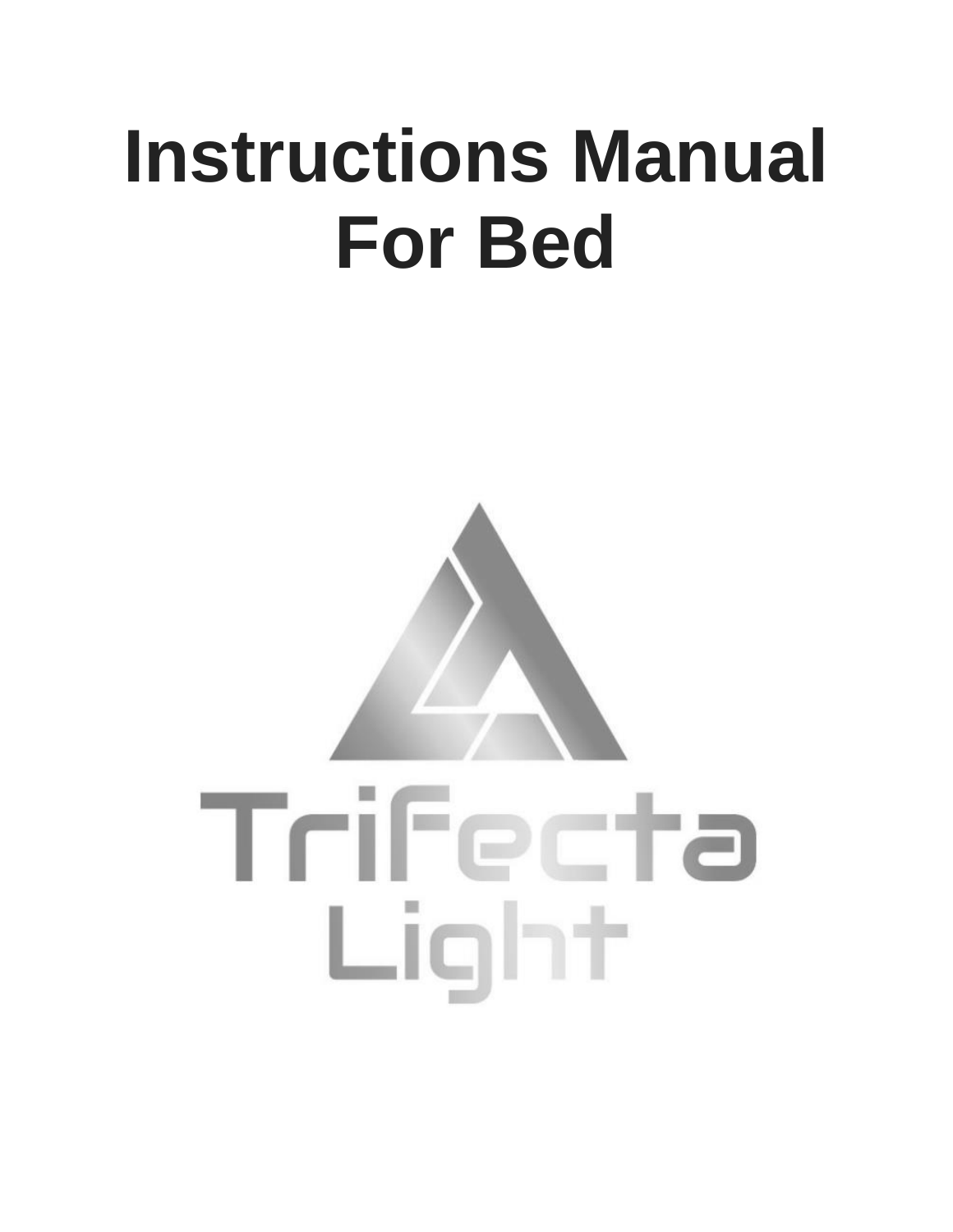## **Trifecta Bed Instructions Manual**

Congratulations on your Trifecta Light Bed purchase, which was made here, in the USA! Thank you for your support. If you have purchased a new Trifecta bed, it will come with assembly.

#### **Setting Up the Electric**

Electric will need to be installed for your bed to run at your location. Your unit will come with a 60 amp 220v quick disconnect box. This box will arrive before the bed arrives, allowing you the option of having the 220v line run prior to the arrival of the bed.

Please note your bed is approximately 7 ft long by 3 ½ ft wide and the power cord comes from the back center of the unit. This cord is 6 ft long, so it is important to set up the disconnect box in the appropriate location so that the power cord is able to reach the disconnect box.

Electrical can be set up for your bed in two ways:

- 1. Your electrician can come and set it up before your bed arrives. If you do pre-set up the box, the electrician will need to make a second trip out to install the 3 wires from your bed to the 60 amp disconnect box. If you choose to have it done in two trips, it is good to note that the second trip to hook up the three wires should be a lot faster than the initial set-up visit.
- 2. The second option is to wait until the bed is installed at your location, enabling your electrician to do the set up in one visit.

We suggest you have a discussion with your electrician to see what works best for him or her.

## **The Fan**



The fan is located at the foot of the bed. On the controls located directly on the fan, you can set the unit to your desired speed. We ecommend turning it to the highest setting, as this is usually the most comfortable. Once set, you can leave it in the on position, as you will be controlling the fan from the internal controls, which we will explain a little later. The only time to come back to these settings, is if you felt you would like to alter the fans overall speed while using it with the bed.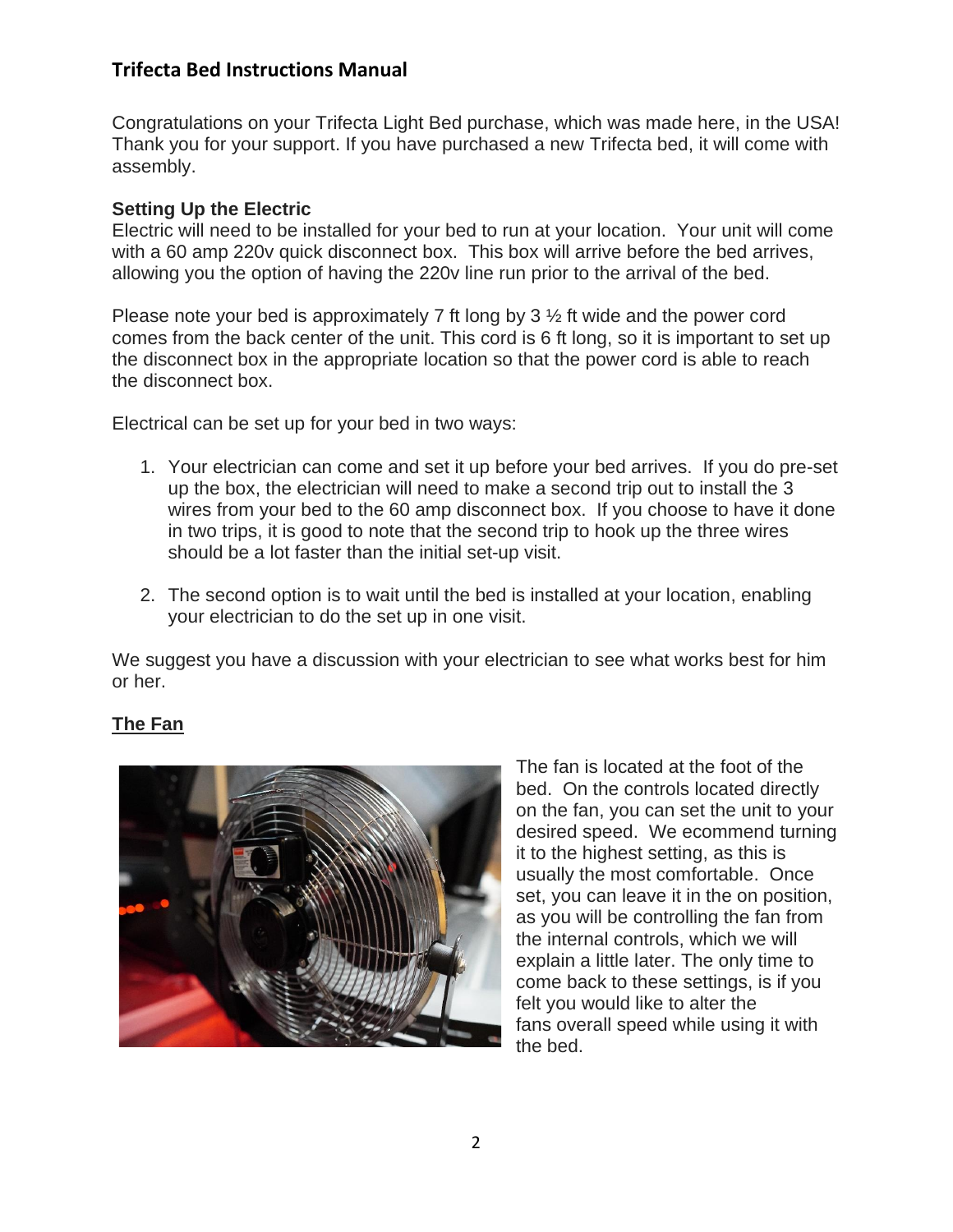# **Trifecta Bed Instructions Manual**

## **The Fan – On/Off Switch**

The power switch for the fan is located inside and in the center of the back of the bed. To start a new session, we recommend turning this switch to the "On" position. In doing this, you should see the fan go on.



#### **Near-Infrared Only Switch**



Your Trifecta Light Bed comes equipped with an On/Off toggle switch, located on the back of your unit. The purpose is to allow you to shut off the red light diodes while providing near-infrared only.

## **Main On/Off Switch**

This is the main on off switch for your unit and serves the following two purposes for use with your bed:

- 1. If the practitioner wants to manually control the bed going on and off with their client inside, they can do this from here.
- 2. This also acts as an emergency shut off of the lights if, for any reason, the client wishes to end the session early.

Set the switch to the left for now, which is the "Off" position.

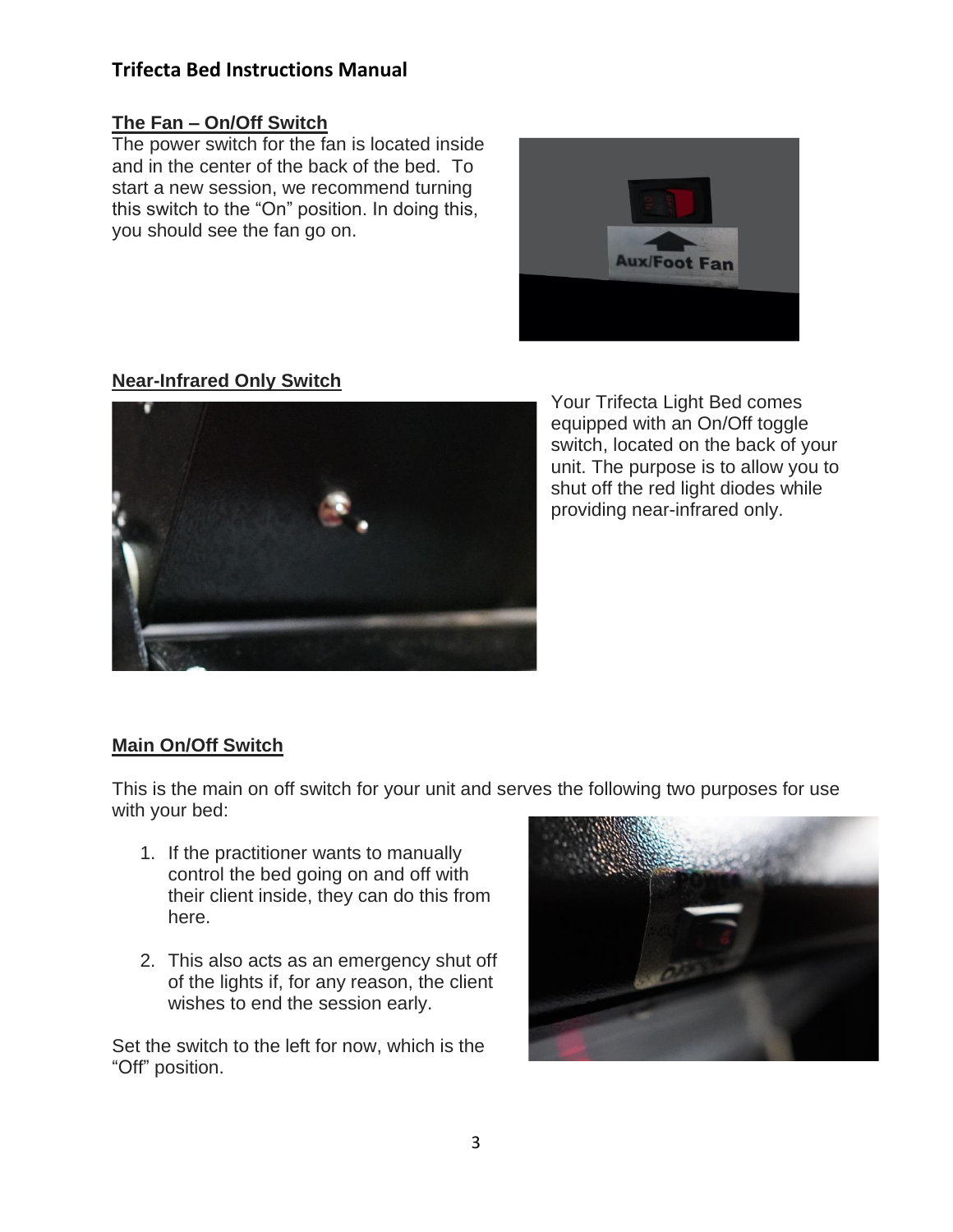# **GETTING STARTED**



## **Timer Control**

To start a session, hold down the up arrow on the main controls for 3 seconds. The display unit will cycle thru it's warm up phase. Once it stops on "0", it is ready to be programmed. You can use the up/down arrows to set the run time on the unit. The timer is capable of being set to run for up to 15 minutes. We recommend an average session that lasts anywhere from 8 to 12 minutes. Once the desired time is shown on the display window, you can lock it in by pushing the red button on the bottom. The display window will now display the number "3". This is "undress mode",

which gives the client 3 minutes to lay comfortably in the bed and relax before the session starts.

To manually start the Trifecta Light Bed without the 3 minute delay, once the 3 shows up on the bed, touch the bottom red button a second time. You will see the set time now displayed on the unit. The bed is now set to start.

#### **Make sure your client is wearing their goggles before turning on the bed.**

Now the practitioner can lower the top of the bed to the desired position. The closer the better... but it's best to make sure the client is comfortable. Please note that the bed was designed with hydraulics that allow you to set the top of the unit to any desired height. The practitioner can now turn on the unit using the power switch. When the session is complete, the bed can be raised by the front red bar and your client can sit up and get dressed. Once the session is over, the bed can be sprayed with the cleaning solution provided, wiped down and is then ready for your next client.